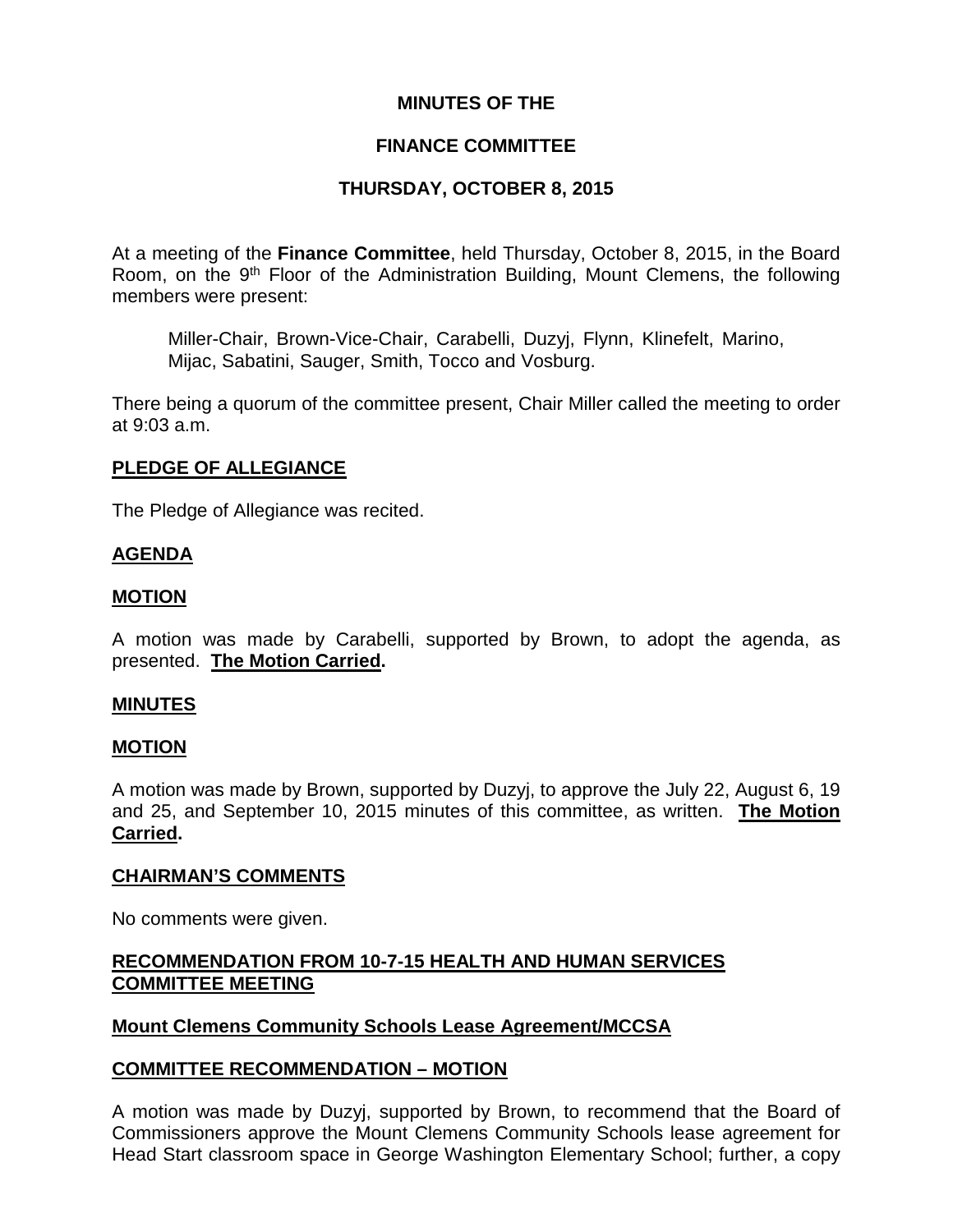#### **Minutes of the Finance Committee October 8, 2015 2**

of this Board of Commissioners' action is directed to be delivered forthwith to the Office of the County Executive.

The following commissioners spoke: Carabelli, Vosburg and Miller.

Chair Miller called for a vote on the motion and **THE MOTION CARRIED.**

# **RECOMMENDATIONS FROM 10-7-15 JUSTICE AND PUBLIC SAFETY COMMITTEE MEETING**

## **Dispatch Services Contracts/Sheriff**

## **Clinton Township**

# **COMMITTEE RECOMMENDATION – MOTION**

A motion was made by Carabelli, supported by Tocco, to recommend that the Board of Commissioners concur with the Sheriff's request to approve the contract renewal for dispatch services with Clinton Township for the term of January 1, 2016 through December 31, 2018 for a total three year cost of \$4,171,427; further, a copy of this Board of Commissioners' action is directed to be delivered forthwith to the Office of the County Executive. **THE MOTION CARRIED.**

# **City of Mount Clemens**

# **COMMITTEE RECOMMENDATION – MOTION**

A motion was made by Tocco, supported by Carabelli, to recommend that the Board of Commissioners concur with the Sheriff's request to approve the contract renewal for dispatch services with the City of Mount Clemens for the term of January 1, 2016 through December 31, 2018 for a total three year cost of \$1,347,691; further, a copy of this Board of Commissioners' action is directed to be delivered forthwith to the Office of the County Executive. **THE MOTION CARRIED.**

# **City of Sterling Heights**

# **COMMITTEE RECOMMENDATION – MOTION**

A motion was made by Carabelli, supported by Flynn, to recommend that the Board of Commissioners concur with the Sheriff's request to approve the contract renewal for dispatch services with the City of Sterling Heights for the term of January 1, 2016 through December 31, 2018 for a total three year cost of \$5,134,064; further, a copy of this Board of Commissioners' action is directed to be delivered forthwith to the Office of the County Executive. **THE MOTION CARRIED.**